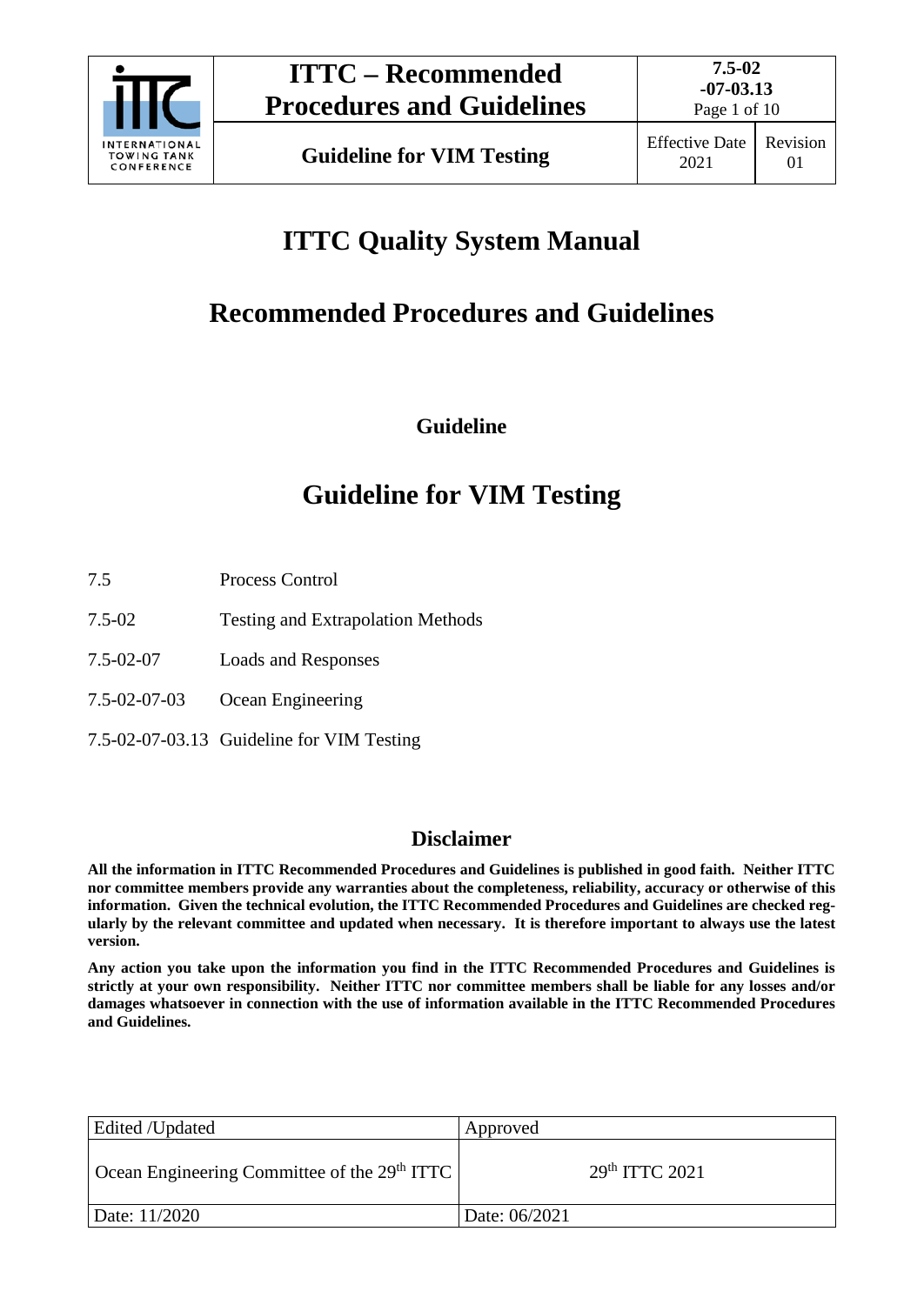

## **Table of Contents**

| 1. PURPOSE OF GUIDELINE3       |  |
|--------------------------------|--|
| 2. GENERAL DESCRIPTION3        |  |
| 3. DEFINITIONS OF VARIABLES3   |  |
|                                |  |
| 4.1 Nondimensional parameters4 |  |
|                                |  |
|                                |  |
| 4.4 Environmental parameters5  |  |
|                                |  |
|                                |  |
| 5. DESCRIPTION OF THE TEST     |  |

|    |                                        |       | 5.1 Test rig and experimental facility  6  |  |
|----|----------------------------------------|-------|--------------------------------------------|--|
|    | 5.2 Measurement system and calibration |       |                                            |  |
|    |                                        |       | 5.3 Test procedure and data acquisition 8  |  |
|    |                                        | 5.3.1 |                                            |  |
|    |                                        |       |                                            |  |
|    |                                        |       |                                            |  |
|    |                                        |       | 5.3.4 Data acquisition and data analysis 8 |  |
|    |                                        | 5.3.5 |                                            |  |
| 6. |                                        |       | UNCERTAINTY ANALYSIS9                      |  |
|    |                                        |       |                                            |  |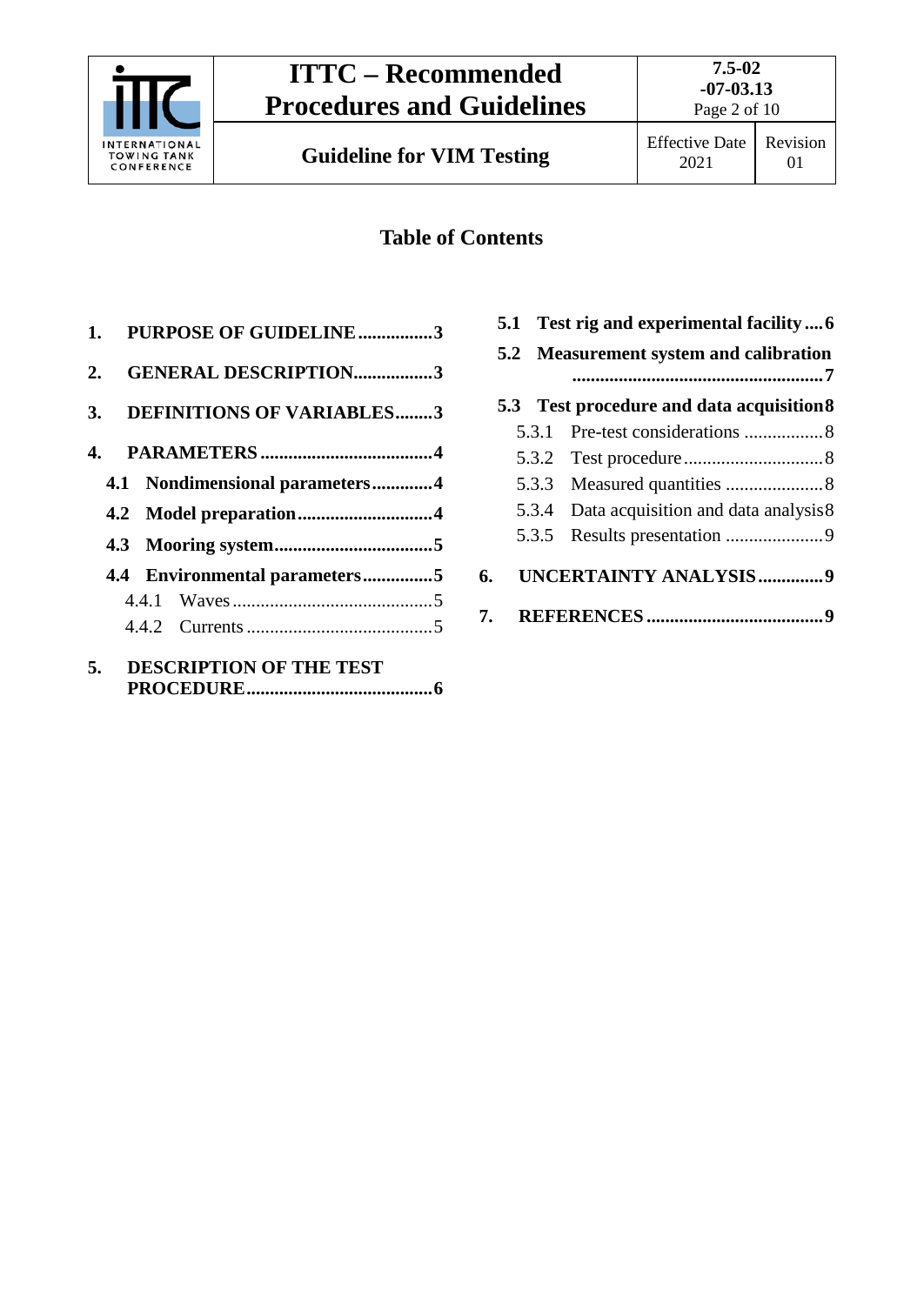

## **Guideline for VIM Testing**

## <span id="page-2-0"></span>**1. PURPOSE OF GUIDELINE**

Bluff marine structural bodies such as risers, free-spanning pipelines, and offshore platforms with cylindrical members (e.g. spars, TLPs and semi-submersibles) can be subjected to vortex shedding in ocean currents. Vortex shedding induces periodic forces (or non-periodic forces, such as galloping) on the body, which can cause the body to oscillate both in-line (IL) and crossflow (CF) directions.

If the vortex induced response mainly consists in elastic deformation of the structure, this phenomenon is known as Vortex Induced Vibration (VIV). The guideline for VIV tests can be found in the ITTC Recommended Guideline for VIV Testing (7.5-02-07-03.10). If the vortex induced responses mainly consist of rigid body motions such as a cross-flow motion of a platform, this response is denoted as Vortex Induced Motion (VIM).

The purpose of this guideline is to ensure that laboratory model tests of VIM of marine structures are adequately performed according to the best available techniques, and to provide an indication of improvements that might be made. The guideline is also to ensure that any compromise inherent in VIM tests are identified and their effects on the measured results are understood.

### <span id="page-2-1"></span>**2. GENERAL DESCRIPTION**

The main objective of a VIM test is to measure the motion of a model induced by vortices.

The experimental tests on VIM can be carried out with a rigid model of the structure,

which is elastically mounted. The model can either be towed in a towing tank (normally in calm water) or tested in a tank with current. This type of tests can be used to study VIM of rigid floating offshore structures such as spars and semisubmersibles.

## <span id="page-2-2"></span>**3. DEFINITIONS OF VARIABLES**

Typical variables used in VIM tests are defined below:

- *A* Displacement amplitude
- $A_{CF}$  Cross-flow response amplitude<br>B Width of a test tank
- *B* Width of a test tank<br>*CF* Cross-flow
- *CF* Cross-flow
- *D* Characteristic CF dimension such as the column diameter

U

*DOF* Degree of freedom

$$
F_n
$$
 Froude number,  $F_n = \frac{U}{\sqrt{gD}} \overline{(Lg)^{\frac{1}{2}}}$ 

- *fn* Natural frequency in still water
- *g* Gravitational acceleration
- *IL* In-Line
- *L* Characteristic length
- *M* Mass
- $Re$  Reynolds number,  $Re = \frac{U_1}{v}$
- *Tn* Natural period of the structure in still water
- *U* Flow speed
- $U_r$  Reduced velocity,  $U/f_nD$ <br>*V* Volume of displacement
- *V* Volume of displacement
- VIM Vortex Induced Motions
- VIV Vortex Induced Vibrations
- *ρ* Water density
- $\nu$  Kinematic viscosity coefficient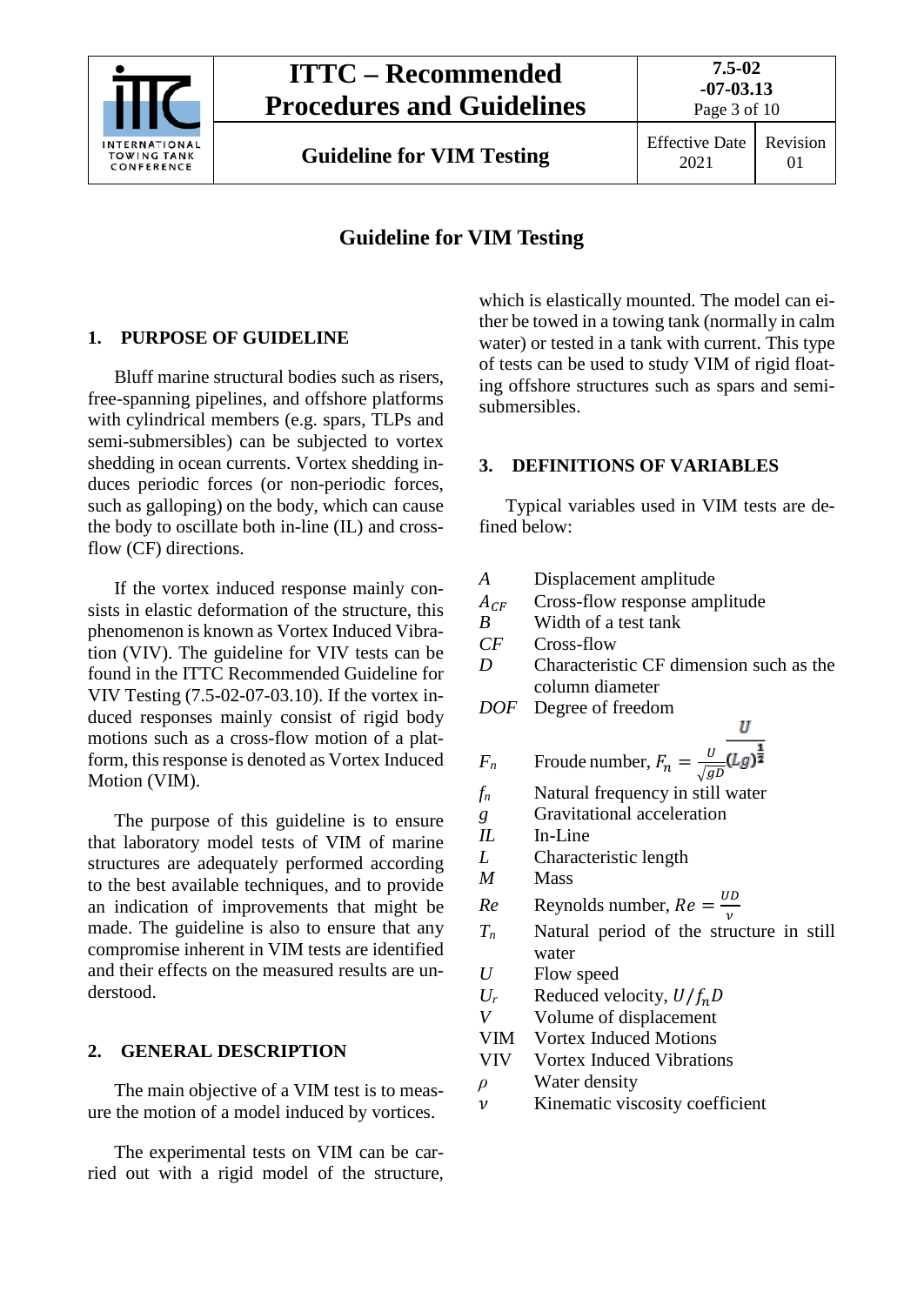

#### <span id="page-3-1"></span><span id="page-3-0"></span>**4. PARAMETERS**

#### **4.1 Nondimensional parameters**

The following nondimensional parameters should be considered when choosing the scaling law in a VIM experiment, to ensure geometrical, kinematic, and dynamic similarities.

The model- and full-scale dimensions should be expressed in a nondimensional manner such as *B/T* and *L/B* for the beam to draft and length to beam ratios, respectively.

Reduced velocity, 
$$
U_r = \frac{U}{f_n D} = \frac{U T_n U_r}{D} = \frac{U}{f_n D}
$$
.

Non-dimensional response amplitude,  $\frac{A}{D}$ . For example, the non-dimensional cross-flow response is denoted as  $\frac{A_{CF}}{D}$ .

Mass ratio,  $m' = \frac{M}{\rho V}$ 

Reynolds number,

 $Re = \frac{UD}{v}$ .  $F_n = \frac{v}{\sqrt{ab}} = \frac{U}{(Lg)^{\frac{1}{2}}}.$ 

Froude number,

Froude scaling is typically used for VIM tests. As Reynolds number will not be properly scaled, it is important to simulate the turbulent flow regime by using turbulence stimulation techniques (for example, by augmenting surface roughness).

The vortex shedding will lead to dynamic forces and moments in both IL and CF direction. A floating platform with moorings will therefore be excited in all 6 degrees of freedom (DOFs). Natural periods in surge, sway and yaw are typically of importance for VIM and should be correctly scaled. If the other DOFs (heave, roll, and pitch) are excited by the vortex shedding loads, the mooring system should properly account for these cross-couplings, but with highlight on the main surge-sway excitation.

It should be noticed that the Keulegan-Carpenter number is an important parameter for oscillating flow, which is common for riser VIV studies due to the fluid particle motions induced by waves, and the oscillating sway/surge motions induced by top-end platform motions. However, it is rarely the case for floating offshore platforms, because for wave-induced motions of floating offshore platforms, the effect of oscillating flow can be neglected.

#### <span id="page-3-2"></span>**4.2 Model preparation**

A geometrically similar model of a full-scale design is constructed at a scale compatible with the facility capabilities and should be modelled following the Froude scaling law. The inertial characteristics (mass, centre of gravity, moments of inertia) must be modelled according to Froude scaling law.

The model geometry can be simplified, if there is minimal impact on the physical phenomenon to be measured, particularly the boundary layer of the flow. Appendages such as anodes and strakes may be sized to consider proper viscous effects (Roddier et al., 2009).

The geometry may be modified to consider marine growth (bio-fouling) in terms of effective diameter and surface roughness. Since the use of organic materials is often not allowed in a laboratory, the artificial marine growth should be modelled and manufactured, including both hard and soft marine growths. Soft marine growth can be modelled by using different types of fabrics/carpets. To simulate hard marine growth in the laboratory, sandpaper, coarse sand and gravel of different sizes, metal coatings, and others can be used (Zeinoddini et al., 2016).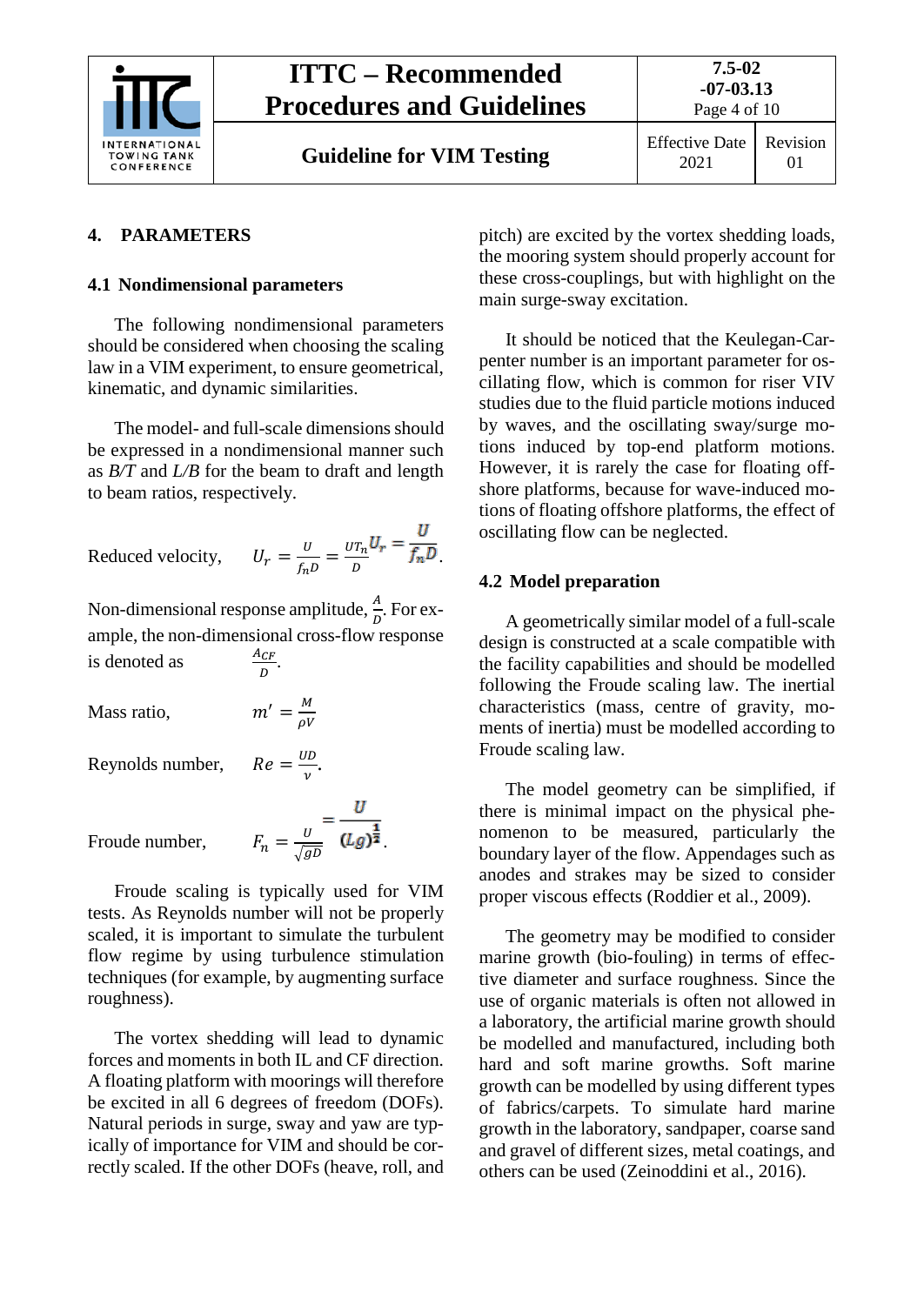

### <span id="page-4-0"></span>**4.3 Mooring system**

The mooring system of a floating platform provides restoring forces and moments. In a VIM model test, it is often modelled as a linear or non-linear spring system. Care must be taken if a linear spring system is used to approximate a non-linear system.

The mooring system will also contribute to the damping of the platform, due to the viscous forces acting on the mooring lines when they move in the water. The mooring line damping may reduce the VIM effects (Irani et al., 2015; Huang and Chen, 2020), as also highlighted by the results of a JIP on VIM (Koop et al., 2016). To include this damping effect in a VIM model test, a correct scaled geometry/stiffness of the mooring system is required. For deep water mooring systems, a truncated model may be used as described in Procedures 7.5-02-07-03.5 Passive Hybrid Model Tests of Floating Offshore Structures with Mooring Lines.

### <span id="page-4-1"></span>**4.4 Environmental parameters**

Current and waves are often the environmental parameters to be considered in VIM tests.

When waves are present together with current, it is expected that waves will generally reduce the VIM related responses compared to the pure current conditions (Gonçalves et al., 2013). The wave effects on the VIM phenomenon could be further analyzed, see (Gonçalves and Pinto, 2018; Gonçalves et al., 2020).

## <span id="page-4-2"></span>4.4.1 Waves

In the cases where waves are present, the wave height (spectrum) should be measured at the location of the offshore structure model before it is installed, to ensure the accuracy of the generated waves. Other upstream wave probes

and those abreast the model should be used to ensure that also the phasing, the spatial distribution, and the elevation of the waves are the desired ones.

The repeatability of the generated waves should be checked, and wave calibrations should be documented. Aspects of the wave calibration and instrumentation can be found in Procedures 7.5-02-07-03.1 Floating Offshore Platform Experiments, 7.5-02-07-03.2 Analysis Procedure Model Tests in Regular Waves, and 7.5-02-07-03.13 Analysis Procedure Model Tests in Irregular Waves.

## <span id="page-4-3"></span>4.4.2 Currents

Ocean current velocity varies in both space and time. To test a complete mooring system, a vertical profile of the current is derived from metocean data. Considering the capability of the facility, the simulation of a vertical profile can be performed neglecting the variations in direction and in time, but this should be clearly documented.

The current is typically described as a mean (constant) speed plus a time varying component. However, for practical reasons in VIM tests, it is preferred to perform the tests with a constant speed.

The current can either be simulated by re-circulating water around the model or towing the model using a carriage.

In the former case, the current must be calibrated prior to the test. The current profile should be calibrated at the planned location of the model**.** The current velocity should be measured at least at a depth corresponding to half draft of the platform and in a sufficient number of locations abreast of the model.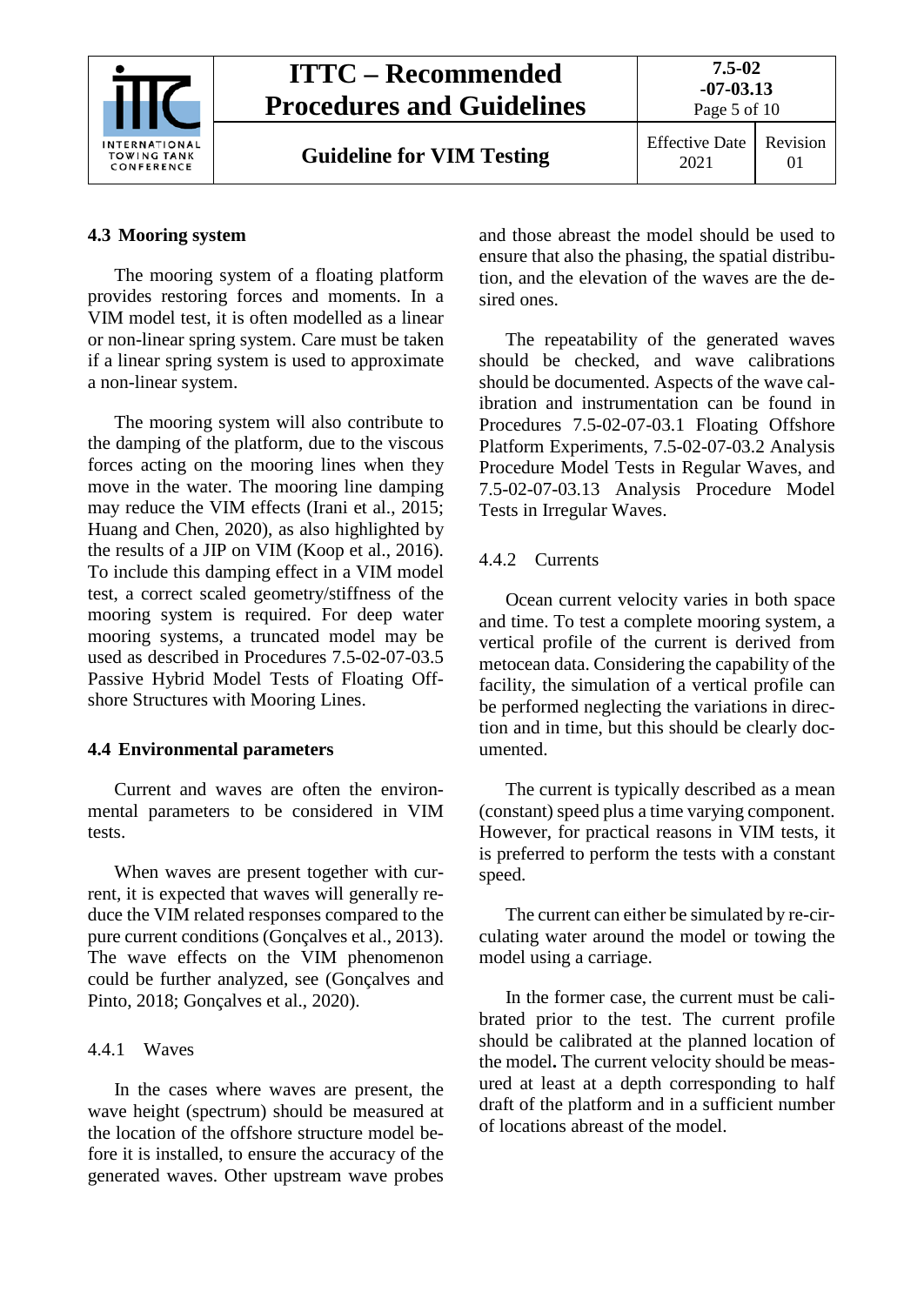

Uniform- or sheared- flow profiles may be generated. The profile and the turbulence intensity level should be documented. Details can be found in Procedure 7.5-02-07-03.1 Floating Offshore Platform Experiments.



(a) Spar with helical strakes



(b) Semisubmersible

Figure 1. Definition of current direction.

The generation of waves superimposed to the current in a circulating water channel is not recommended for VIM tests.

When using a carriage to tow the model, the carriage speed must be calibrated prior to the test. It is required to verify the flow regime seen by the model for every test configuration when waves and a towing speed are involved. The definition of current directions for VIM test should be documented. Examples can be found in Lefevre et al. (2013), Zhao and Wan (2016) – Fig. 1.

According to the work of Gonçalves et al. (2013), VIM only exists if the inertia forces are lower than the drag forces and such a situation can vary with the wave characteristics such as wave steepness.

#### <span id="page-5-0"></span>**5. DESCRIPTION OF THE TEST PROCEDURE**

#### <span id="page-5-1"></span>**5.1 Test rig and experimental facility**

VIM tests can be performed by towing a model with a horizontal mooring system or by re-circulating the water around a model with a mooring system in an ocean wave basin, as described in Liu et al. (2017) and Hong et al. (2008), respectively.

For towing tests of TLP or semi-submersible production platforms with mass ratios lower than 1.0, an experimental setup using air bearings (see Fig. 2) can be employed to provide vertical pretensions arising from the mooring and riser system, and allow the model to move freely in the horizontal plane. For spars and semi-submersible drilling platforms, the mass ratio is close to 1.0 and the model can be towed directly for VIM tests.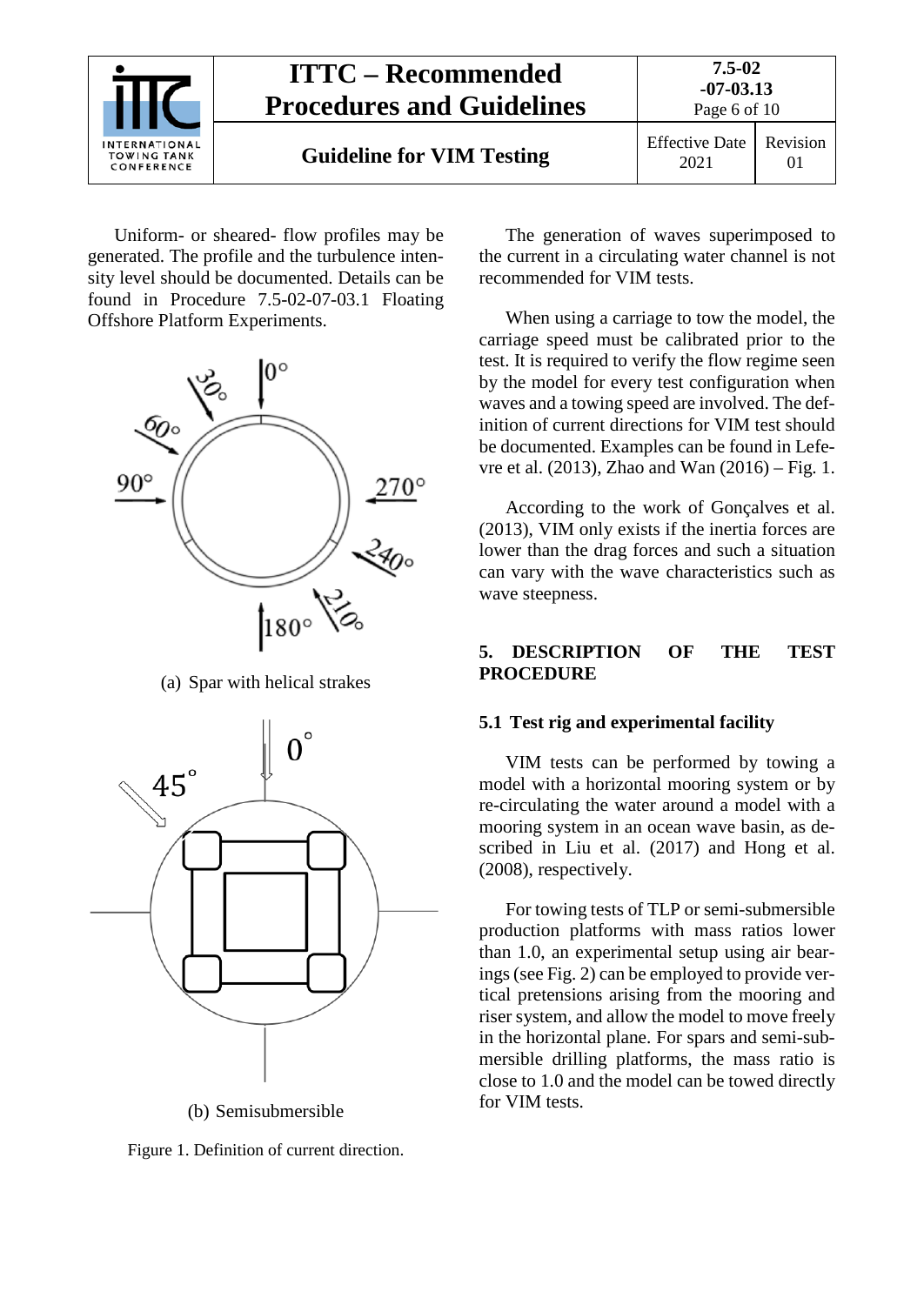

**Guideline for VIM Testing** Effective Date



Figure 2. Example of a VIM test setup for a semisubmersible in the towing tank.

For towing tests of TLP or semi-submersible production platforms with mass ratios lower than 1.0, an experimental setup using air bearings (see Fig. 2) can be employed to provide vertical pretensions arising from the mooring and riser system, and allow the model to move freely in the horizontal plane. For spars and semi-submersible drilling platforms, the mass ratio is close to 1.0 and the model can be towed directly for VIM tests.

It is crucial to check the dimensions of the facility to avoid blockage effects from the walls and bottom of the tank. The expected dimensions of the model and the associated testing rig should be checked, preferably by numerical simulations, to ensure accurate flows around the structures.

The natural frequencies of the test rig should not approach the VIM response frequencies. The natural frequencies of the test rig should be significantly greater than the highest VIM response frequency (1.5 to 2 times, at least). This can be done at the design stage by FEM analyses and/or experimentally, by using accelerometers and spectral analysis.

For elastically mounted rigid cylinder tests, the test rig should be designed such that, at least, 3 DOFs are allowed (surge, sway, and yaw).

#### <span id="page-6-0"></span>**5.2 Measurement system and calibration**

The instrumentation should be able to measure, at least, rigid body motions, accelerations, and tensions in springs or mooring lines.

To better represent the VIM characteristics, results of motion response time series could be analyzed. The definitions of motion response time series (Zhao et al., 2018) are listed below:

$$
(A_x/D)_{rms} = \frac{\sqrt{2}RMS(A_x(t))}{D}
$$

$$
(A_y/D)_{rms} = \frac{\sqrt{2}RMS(A_y(t))}{D}
$$

$$
(Yaw)_{rms} = \sqrt{2}RMS(yaw(t))
$$

$$
(A_x/D)_{std} = \frac{\sqrt{2}\sigma(A_x(t))}{D}
$$

$$
(A_y/D)_{std} = \frac{\sqrt{2}\sigma(A_y(t))}{D}
$$

$$
(Yaw)_{std} = \sqrt{2}\sigma(yaw(t))
$$

where RMS and σ are the root mean square and standard deviation of the motion time series, respectively,  $A_x(t)$ ,  $A_y(t)$  and *Yaw(t)* are time histories for inline, transverse and yaw motions, respectively.

Further information on measurement systems and calibration may be found in Procedures 7.5-02-07-03.1 Floating Offshore Platform Experiments.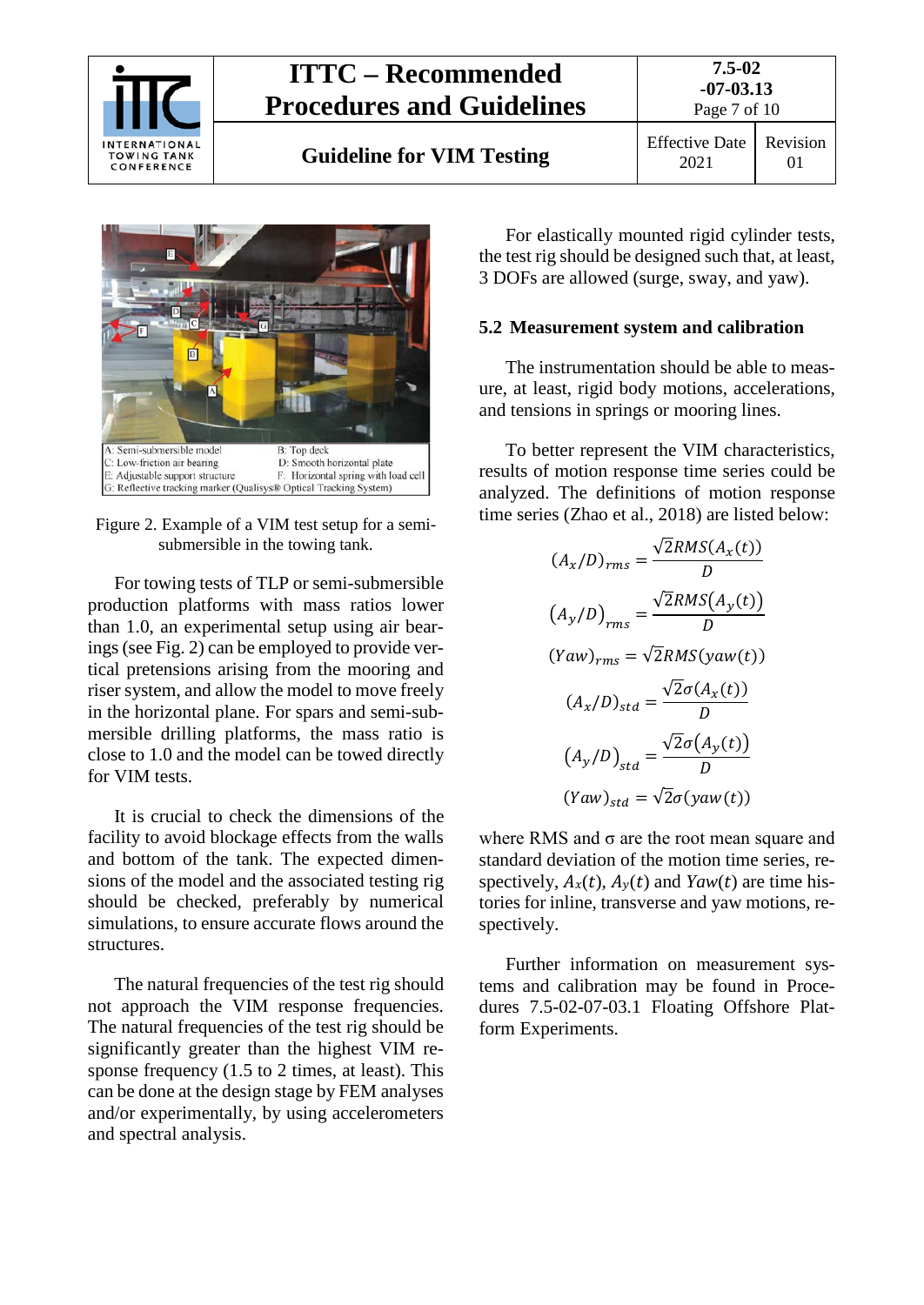

**Guideline for VIM Testing** Effective Date

## <span id="page-7-1"></span><span id="page-7-0"></span>**5.3 Test procedure and data acquisition**

### 5.3.1 Pre-test considerations

After the model and instrumentation installation and before the experiment, the performance and the sign convention of all transducers and gauges should be confirmed by applying a known load or displacement.

The process should be recorded through the data acquisition system and stored for quality assurance purposes. The measured results should be compared to the applied quantities. It is important to carry out decay tests to check the rigid body natural periods of motions (at least for surge, sway, and yaw).

## <span id="page-7-2"></span>5.3.2 Test procedure

When the test program starts, it is important that the data acquisition process, for each run, starts from calm water and ends in calm water, when this is easily achieved. This will serve as an additional check on the performance of instrumentation and will reveal any zero drift.

The usual procedure for tests in a towing tank or a circulating water channel is based on steady towing speed /current velocity.

For waves and current VIM tests, current should be generated first and kept steady while the waves are generated through sequences.

Care should be taken to reach stationary flow regimes and to avoid transient phenomena affecting the motion of the structure (when there is a change of speed, for example).

## <span id="page-7-3"></span>5.3.3 Measured quantities

Typical measured quantities in VIM tests are:

- Rigid-body linear and rotational displacements, velocities and accelerations;
- Mooring tensions;
- Current velocity:
- Free-surface elevations (in case of waves).

### <span id="page-7-4"></span>5.3.4 Data acquisition and data analysis

These quantities should be collected digitally. The sample rate should be high enough to capture the physical phenomenon being measured, i.e., the sample frequency should be at least ten times higher than the highest frequency of interest (10 times is a good practice) to avoid signal folding.

In general, the data should be low-pass or band-pass filtered. The cut-off frequencies should not eliminate the desired data. The digital filters should be checked to avoid phase lags and modifications of the amplitudes of the signal components.

Furthermore, the test runs must be long enough to collect a statistically valid sample, which is supposed to cover at least 20 oscillating periods. If different sampling intervals are used, care should be taken to ensure synchronization of the measured signals. For rarely occurring events, individual runs for a given test condition (using, for instance, different seeds in the wave time series generation) can be concatenated to develop a long enough record for statistical analyses.

The total hydrodynamic forces acting on the structure is the sum of the inertial, dissipative, and restoring forces. For verification purposes, drag and lift forces can be extracted from the measurements of mooring line tensions, taking the structure motions into account (Liu et al., 2016). The nondimensional mean drag coefficient and fluctuating lift coefficient are given by: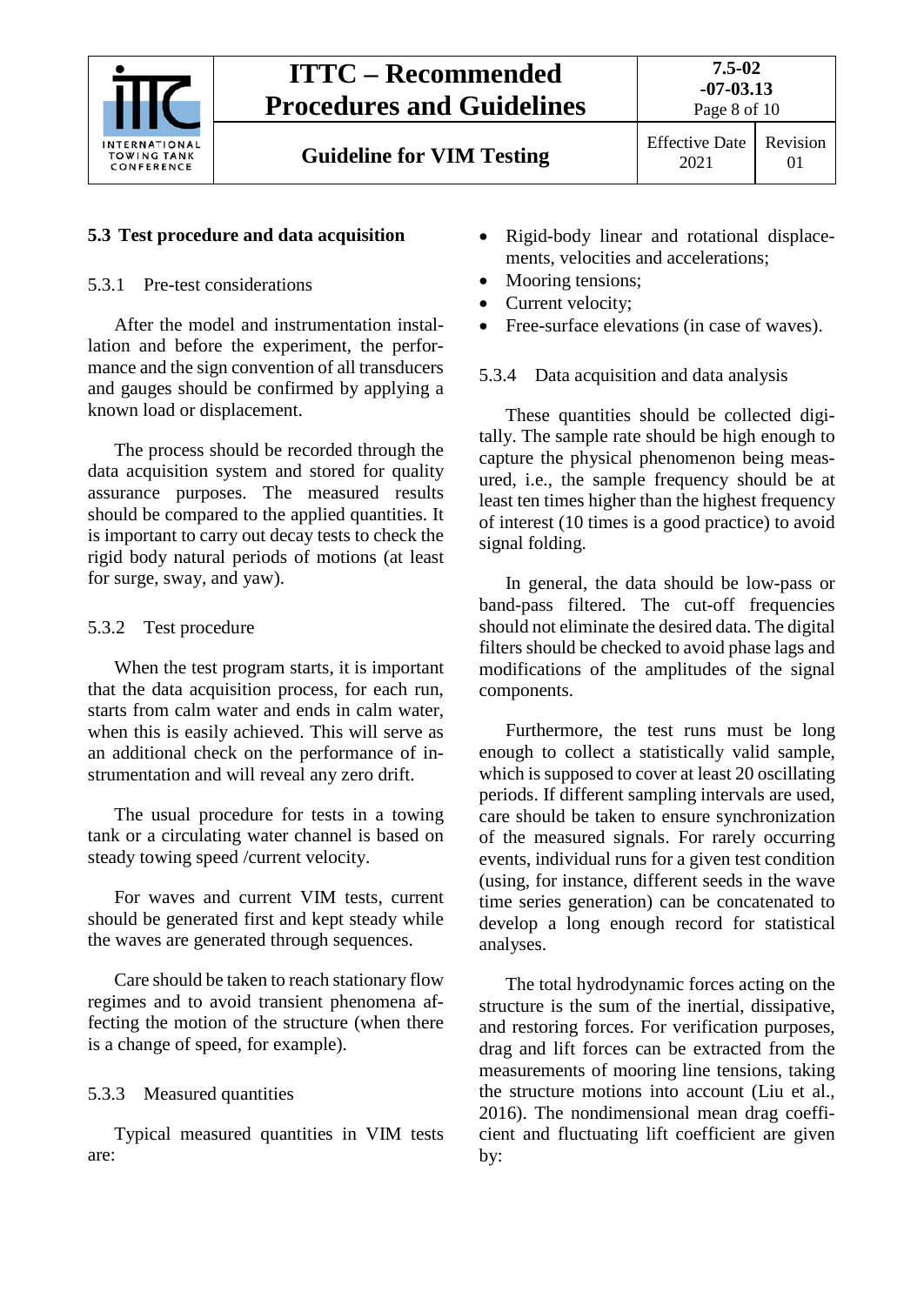

**Guideline for VIM Testing** Effective Date

$$
C_D = \frac{\overline{F}_D}{0.5 \rho L D U^2}
$$

$$
C'_L = \frac{\overline{F}_L'}{0.5 \rho L D U^2}
$$

where  $\rho$  is the flow density,  $\overline{F}_D$  is the mean drag force,  $\overline{F}_L'$  is the root-mean-square (RMS) value of the lift force, *U* is the current velocity, *D* is the characteristic CF dimension, *L* is the characteristic length in depth.

Further details on the procedure to obtain the response characteristics can be found in Procedure 7.5-02-07-03.2 Analysis Procedure for Model Tests in Regular Waves and Procedure 7.5-02-07-03.13 Analysis Procedure for Model Tests in Irregular Waves.

#### <span id="page-8-0"></span>5.3.5 Results presentation

For engineering applications, results can be presented in dimensional form. To check the results and compare them with the databases, it is recommended to record and present the responses in a non-dimensional form. Linear motions may be divided by a characteristic length of the structure, such as the outer diameter of the tested cylinder.

In some situations, the response can be sinusoidal, while in other cases it can appear more irregular. Data analysis should be presented both in the time- and frequency- domain.

#### <span id="page-8-1"></span>**6. UNCERTAINTY ANALYSIS**

Many parameters cause uncertainties in VIM tests. Sources of uncertainties can be found in Qiu et al. (2014).

Furthermore, uncertainty analysis should be performed in accordance with Procedure 7.5-0201-01 Guide to the Expression of Uncertainty in Experimental Hydrodynamics.

#### <span id="page-8-2"></span>**7. REFERENCES**

- Gonçalves, R.T., Rosetti, G.F., Fujarra, A.L.C., Oliveira, A.C., 2013, "Experimental Study on Vortex-Induced Motions of a Semi-Submersible Platform with Four Square Column, Part II: Effects of Surface Waves, External Damping and Draft Condition", Ocean Engineering, Vol. 62, pp. 10-24.
- Gonçalves, R.T., Pinto, L.A., 2018, "Concomitant wave and current effects on vortex-induced motion (VIM) of a large-volume semi-submersible platform, Proceedings of the Twenty-Eighth (2018) International Ocean and Polar Engineering Conference, Sapporo, Japan, June 10-15, 2018, pp. 954– 960.
- Gonçalves, R. T., Pinto, L. A., Fujarra, A. L. 2020, "Experimental study on vortex-induced motions of a semi-submersible platform with four square columns, part III: Effects of the collinear irregular and regular wave incidence and current", Ocean Engineering, 217, 107585.
- Hong, Y., Choi, Y., Lee, J., Kim, Y., 2008. "Vortex-induced motion of a deep-draft semisubmersible in current and waves", Proceedings of the 18th International Offshore and Polar Engineering Conference, Vancouver, BC, Canada.
- Irani, M., Jennings, T., Geyer J., Krueger E., 2015. "Some Aspects of Vortex Induced Motions of a Multi-Column Floater", Proceedings of the ASME 34<sup>th</sup> International Conference on Offshore, Ocean and Arctic Engineering, St John's, Canada.